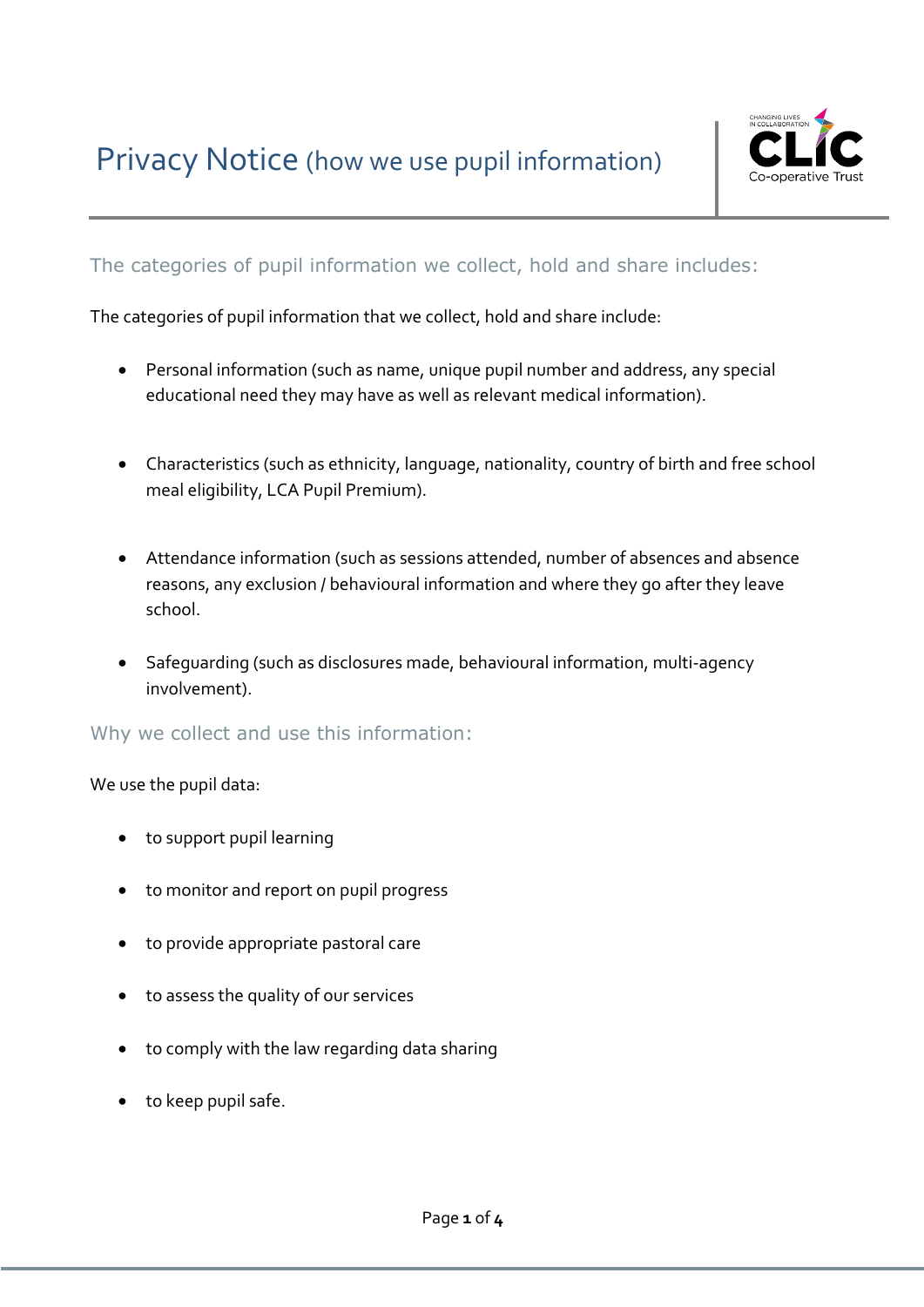## The lawful basis on which we use this information:

We collect and use pupil information under the following areas set out in Article 6 of the General Data Protection Regulation:

**a) consent:** the individual has given clear consent for you to process their personal data for that specific purpose.

**b) contract:** the processing is necessary for a contract you have with the individual, or because they have asked you to take specific steps before entering into a contract (Nursery pupils).

**c) legal obligation:** the processing is necessary for you to comply with the law.

**d) vital interests**: the processing is necessary to protect someone's life (safeguarding).

**e) public task:** the processing is necessary for you to perform a task in the public interest or for your official functions, and the task or function has a clear basis in law.

We collect and use pupil information under the following area set out in Article 9 where data processed is special category data from the General Data Protection Regulation

**f) processing is necessary to protect the vital interests of the data subject** or of another nature person where the data subject is physically or legally incapable of giving consent (safeguarding, SEN information).

## Collecting Pupil Information

Whilst the majority of pupil information you provide to us is mandatory, some of it is provided to us on a voluntary basis. In order to comply with the General Data Protection Regulation, we will inform you whether you are required to provide certain pupil information to us or if you have a choice in this.

## Storing Pupil Data

We hold pupil data one year after the child leaves a CLIC Trust school. Some pieces of data will be kept for longer than this as appropriate, for example data relating to SEND. We use a Data Retention and Secure Destruction Guide for each school that lists all examples of data kept longer than one year after the child leaves a CLIC Trust School.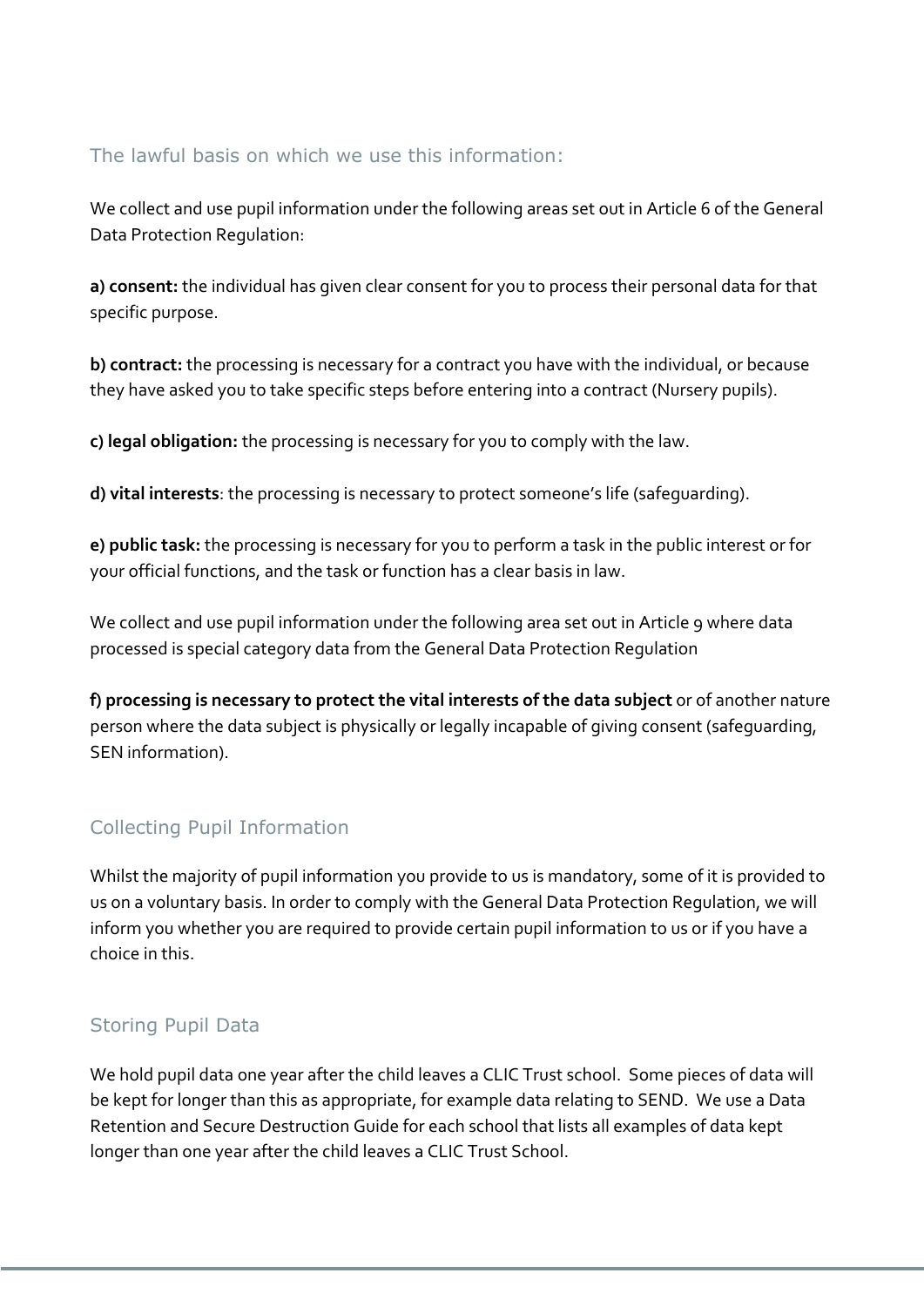## Who We Share Pupil Information With

We routinely share pupil information with:

- Schools that the pupils attend after leaving us or that provide outreach
- The local authority or social care
- The Department for Education (DfE)
- Manchester Teaching School Alliance ITT students
- University placement students
- Schools nurse
- NHS, Speech and Language Therapists
- Catalyst Educational Psychologists
- Contractual third parties: CPOMS, Captia Sims, SchoolCal, ParentPay, Swimphony, Impero, TT Rock Stars, Interactive Learning Diary, 2 Simple (Purple Mash, 2 Simple Learning Diary), Inventory, Lexia, Spelladrome, Mathletics.

If you want to talk to us about the contractual third parties, we share your child's data with please come to talk to us.

#### Why We Share Pupil Information

We do not share information about our pupils with anyone without consent unless the law and our policies allow us to do so.

We share pupils' data with the DfE on a statutory basis. This data sharing underpins school funding and educational attainment policy and monitoring.

For more information about the DfE's data sharing process, please visit:

https://www.gov.uk/contact -dfe